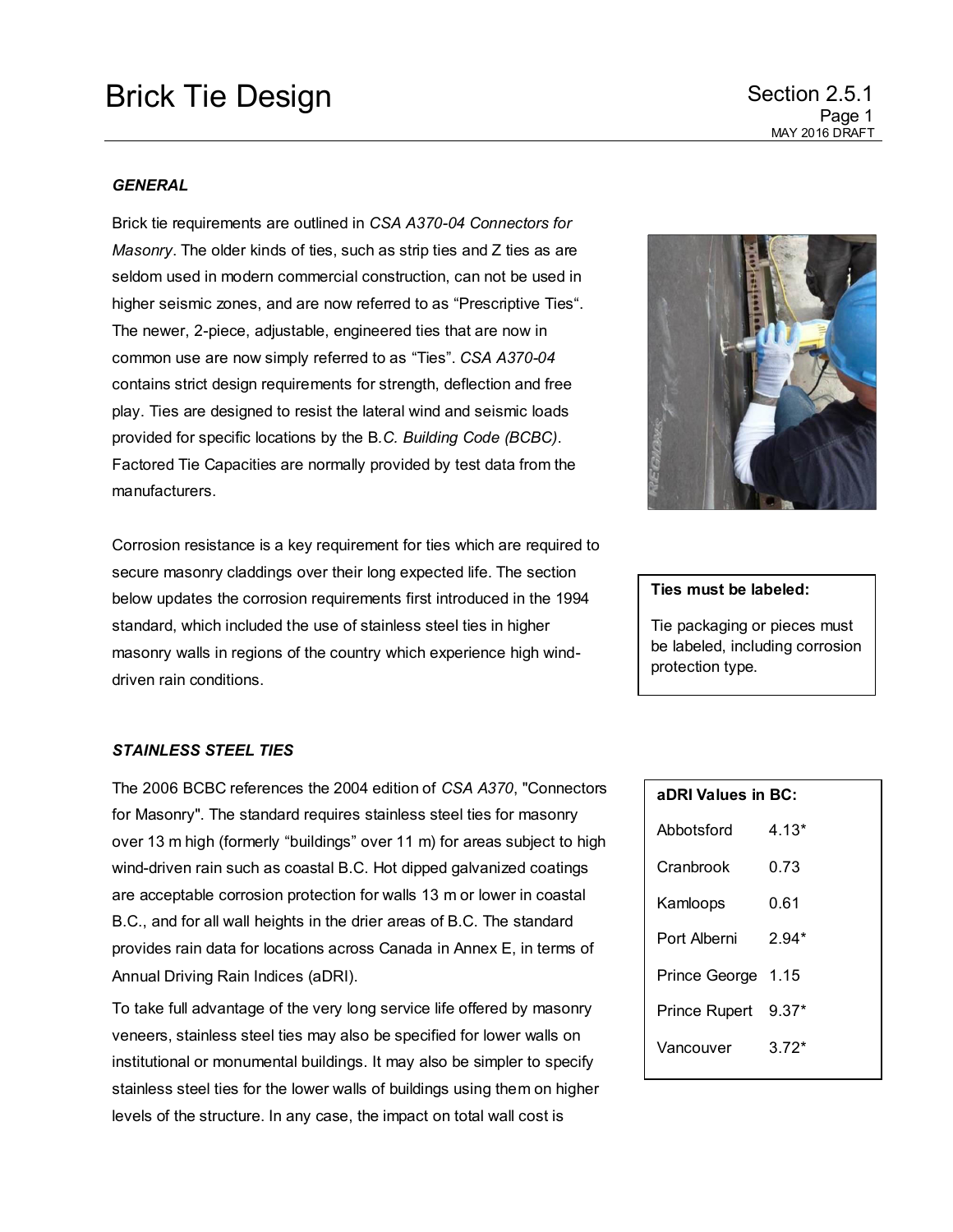# Brick Tie Design Section 2.5.1

relatively minor. Stainless steel ties are readily available, and have been used on many projects on the west coast for over a decade.

## *TIE DESIGN for SEISMIC LOADS*

Earthquake lateral loads on brick ties are determined by the formula for elements and components of buildings and their connections from the BCBC (clause 4.1.8.17):

 $V_p = 0.3 F_a S_a(0.2) I_E S_p W_p$ 

Where:  $V_p$  = lateral force

 $F_a$  = acceleration based site factor (soil type)

 $S_a(0.2)$  = spectral response acceleration (seismic factor)

 $I_F$  = building importance factor: 1.0; except 1.3 for schools,etc.;1.5 for post-disaster  $S_p = C_p A_r A_x / R_p$  $(0.7 < Spc 4.0)$ 

 $C_p$  = component factor: 1.0 for ties

 $A_r$  = component force amplification factor: 1.0 for ties

 $A<sub>x</sub>$  = height factor: 3.0, worst case at top of wall for ties

 $R_p$  = component response modification factor:

1.5 for ties, 1.0 for fasteners

 $W_p$  = weight of component: take as 1.8 kN/m<sup>2</sup>

 $S_p$  = (1.0)(1.0)(3.0) / 1.5 = 2.0 (0.7< Sp< 4.0)

This new formula in the 2006 BCBC may result in lower lateral seismic loads that the previous code version (Vp=v.I.Sp.Wp, with Sp=5). This may result in wind loads governing in more cases. Where IE Fa Sa(0.2) < 0.35, these requirements do not apply for masonry veneer connections for buildings, other than post-disaster buildings.

The latest generation of strong, 2-piece adjustable ties can provide the opportunity for spacings up to the maximum allowable of 600 mm vertically and/or 820 mm (32") horizontally. For metric block and metric stud spacings, the effective horizontal maximum is 800 mm.



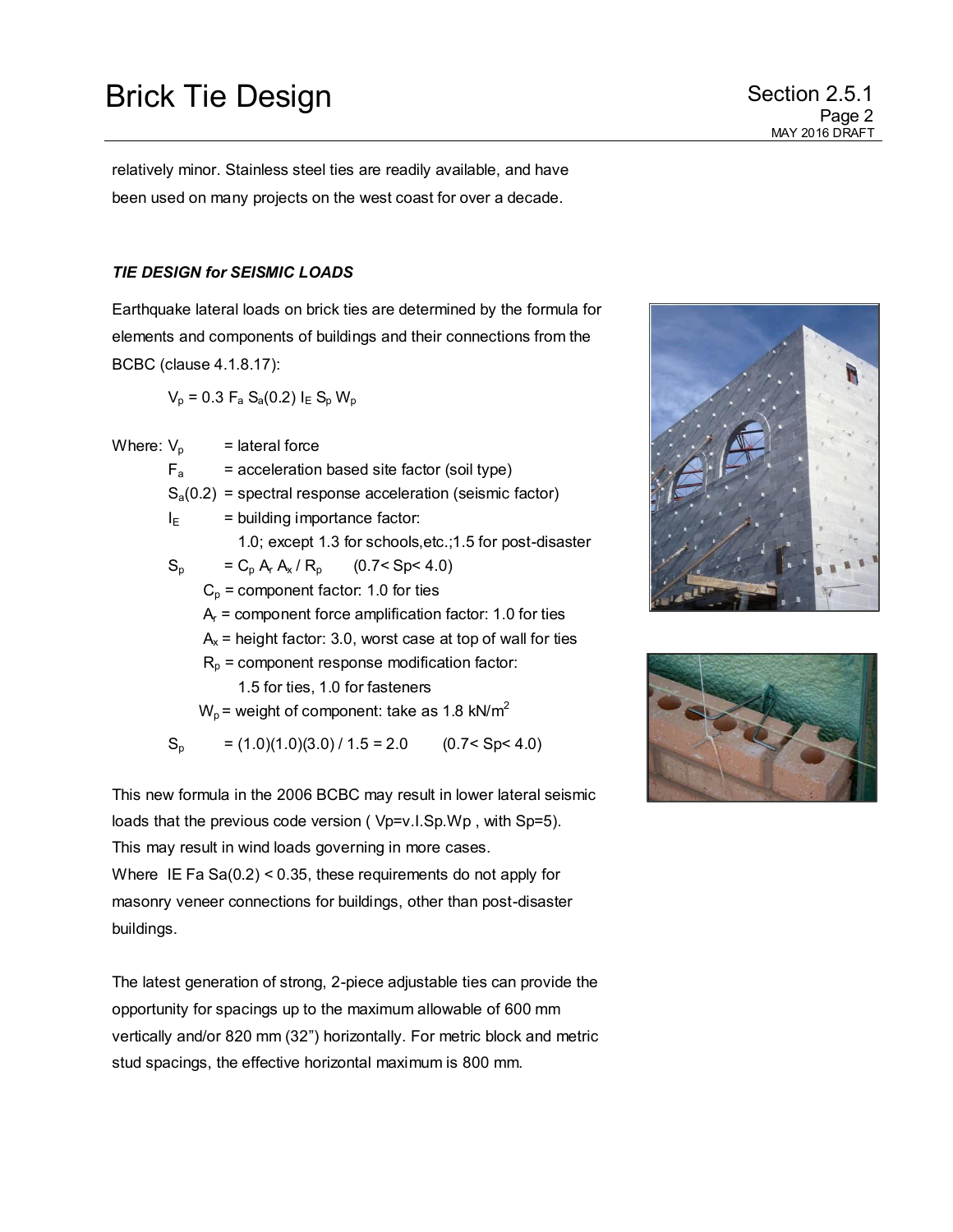# Brick Tie Design Section 2.5.1

## *BRICK TIE DESIGN EXAMPLE*

The structural design example below is based upon the requirements of the 2006 BCBC; *CSA S304.1-04* Design of Masonry Structures; and

*CSA A370-04 Connectors for Masonry*.

The process begins with the calculation of seismic and wind loads for a typical 2-storey school in Vancouver. The seismic case is assumed to govern for this example.

For this example, we try a tie with a factored resistance (design strength) of 1.1 kN. The allowable spacing of the ties may be affected by whether the back-up wall is concrete block or steel stud. The spacing for the non-flexible block wall is directly obtained by dividing the tie strength by the applied load in kN/m2, which results in an area in this case of 0.83 m2

(8.9 sq. ft.) per tie. However, the maximum spacing for any tie system to metric block is limited to a maximum of 600 mm by 800 mm (.48 m2) (5.2 sq.ft.), so this spacing is specified. (actual horizontal spacing maximum is 820 mm to accommodate studs at 32 in.)

For the flexible steel stud back-up, additional requirements are applied to account for the less rigid support condition. For this case, a smaller wall area per tie of .42 m2 (4.5 sq. ft.) is calculated, and the spacing options are based on stud space increments. The selection of a higher capacity tie may put both back-up systems into the maximum spacing condition.

### **Staggered ties allowed:**

A370-04 now allows ties to be placed in a staggered pattern. This may be more efficient, and ensure that all studs are loaded for wood and meal backups.

There must be a top row tie at every stud line.

### *PROJECT:*

Vancouver, 2 storey school, on soft rock Brick veneer on both concrete block, and steel stud back-up: stud spacing @ 400 mm, stud height 2.8 m.

## **1. LATERAL LOADS**

 Wind Load: The Factored Wind Load calculation as determined for other components at the most severe location on the building may govern for veneer ties,